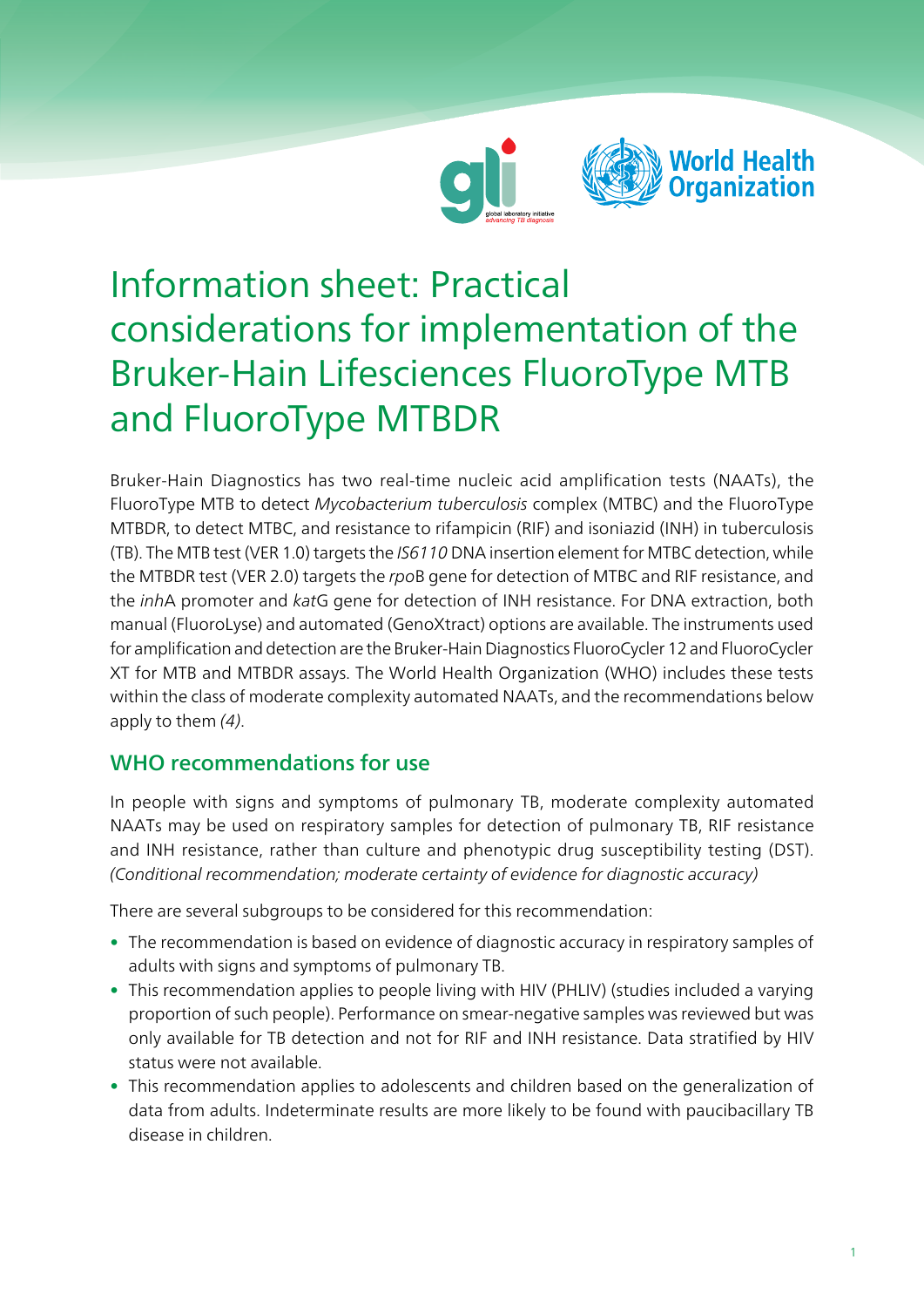• Extrapolation for use in people with extrapulmonary TB and testing on non-sputum samples was not considered because data on diagnostic accuracy of technologies in the class for nonsputum samples were limited.

## Key performance conclusions (5, 6)

- Both FluoroType MTB and FluoroType MTBDR assays perform well for the diagnosis of TB, RIF and INH detection compared with culture and phenotypic DST.
- The limit of detection reported by the company is 15 cfu/mL for the FluoroType MTB test and 20 cfu/mL for the FluoroType MTBDR assay.
- The pooled sensitivity and specificity data for the class are presented in a Web Appendix of the WHO consolidated guidelines (4).

## Test procedure at-a-glance

The FluoroType MTB and MTBDR assays accommodate manual (FluoroLyse kit) or automated DNA extraction (GenoXtract (12) or GenoXtract 96/fleXT instruments with corresponding extraction kits), followed by polymerase chain reaction (PCR) on the FluoroCycler 12 (MTB VER 1.0) or FluoroCycler XT (MTB VER 2.0) instruments. The MTB (VER 1.0) assay uses high resolution melt analysis to detect and automatically report fluorescence detection associated with probes specific for the MTBC insertion element IS6110. The MTBDR assay LiquidArray technology combines sensitive amplification with high resolution melt curve analysis lights-on/ lights-off chemistry to simultaneously detect MTBC and resistance to RIF and INH; it targets the rpoB gene associated with RIF resistance, and the katG gene and the *inhA* promoter associated with INH resistance. The assay differentiates between high-level and low-level INH resistance, and the FluoroSoftware automatically reports specific mutations identified for each gene target.

Possible results and their causative explanations are given in Table 1, and the equipment, supplies and reagents required are given in Table 2.

| <b>Result</b>                         | <b>Explanation</b>                                          |  |
|---------------------------------------|-------------------------------------------------------------|--|
| <b>FluoroType MTB</b>                 |                                                             |  |
| <b>MTBC DNA detected</b>              | There is at least one valid MTBC peak                       |  |
| <b>No MTBC DNA detected</b>           | There is no valid MTBC peak                                 |  |
| MTB complex peak in<br>threshold zone | MTBC peak is in the threshold zone                          |  |
| <b>Invalid</b>                        | No mutation was detected in the katG and inhA loci          |  |
| <b>MTBC DNA detected</b>              | The melting curve is invalid                                |  |
| <b>FluoroType MTBDR</b>               |                                                             |  |
| <b>No MTBC DNA detected</b>           | The rpoB locus was not detected                             |  |
| <b>RIF: sensitive</b>                 | No mutation or a silent mutation detected in the rpoB locus |  |

#### Table 1. Interpretation of the FluoroType MTB and FluoroType MTBDR tests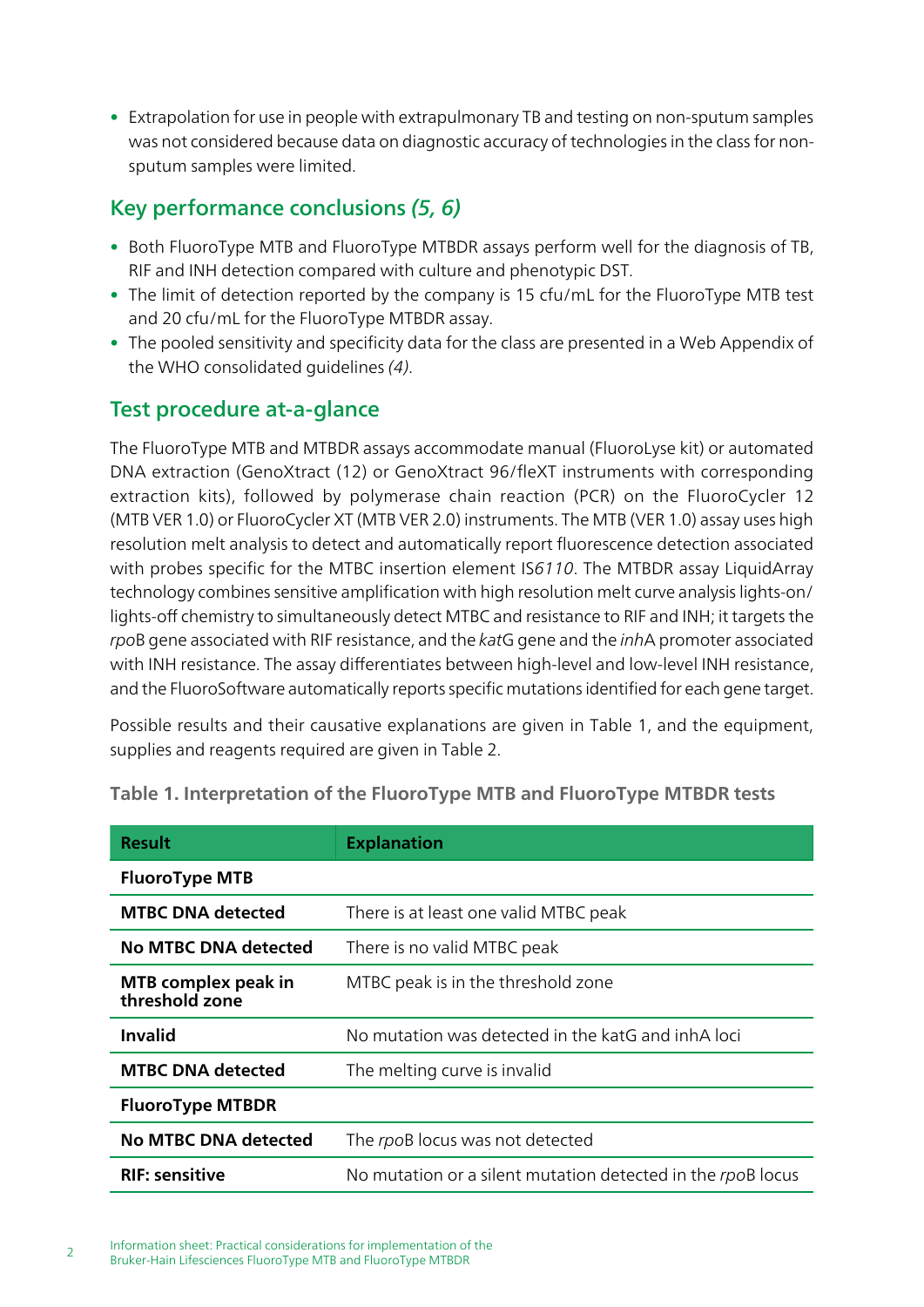| <b>Result</b>             | <b>Explanation</b>                                            |  |
|---------------------------|---------------------------------------------------------------|--|
| <b>RIF: resistant</b>     | The rpoB locus carries a resistance-mediating mutation        |  |
| <b>RIF: indeterminate</b> | The rpoB mutation status could not be determined              |  |
| <b>INH: sensitive</b>     | No mutation was detected in the katG and <i>inhA</i> loci     |  |
| <b>INH: resistant</b>     | The <i>inh</i> A and/or the katG loci are mutated             |  |
| <b>INH: indeterminate</b> | The katG and/or <i>inhA</i> mutations could not be determined |  |
| <b>Invalid</b>            | The fluorescence signature is invalid                         |  |

DNA: deoxyribonucleic acid; INH: isoniazid; MTB: Mycobacterium tuberculosis; MTBC: Mycobacterium tuberculosis complex; RIF: rifampicin.

| Supplied with kit(s)                              | <b>Not supplied but required</b><br>(test specific)                                                                                                                              | <b>Not supplied but required</b><br>(general)                                                      |
|---------------------------------------------------|----------------------------------------------------------------------------------------------------------------------------------------------------------------------------------|----------------------------------------------------------------------------------------------------|
| <b>Amplification reagents</b>                     | FluoroLyse extraction kit<br>(manual) or<br>GenoXtract or<br>GenoXtract 96/fleXT with<br>corresponding extraction<br>kits (automated)                                            | Personal protective<br>equipment: chemical-resistant<br>gloves, laboratory coat, eye<br>protection |
| Internal and external<br>controls                 | FluoroCycler 12 instrument<br>$(18.5 \times 24 \times 24 \text{ cm}, \text{ weight})$<br>$5$ kg)<br>FluoroCycler XT instrument<br>$(43 \times 57 \times 73$ cm, weight<br>65 kg) | Pipettors - calibrated<br>$(10-1000 \mu L)$                                                        |
| <b>Barcode label for</b><br><b>FluoroSoftware</b> | Multiply-µStripPro or<br>FrameStar 96-well PCR plate                                                                                                                             | Sterile, filtered, DNAse-free<br>pipette tips                                                      |
| Lot label                                         | 4s3 Semi-automatic sheet<br>heat sealer                                                                                                                                          | Sterile, DNAase-free PCR<br>tubes                                                                  |
|                                                   | Clear Weld Seal Mark II                                                                                                                                                          | Tabletop centrifuge (96-<br>well PCR plates, 1.5 mL and<br>2.0 mL tubes)                           |
|                                                   | Inactivation Set (for<br>automated extraction for<br>MTB VER 2.0 and MTBDR<br><b>VER 2.0)</b>                                                                                    | Vortex                                                                                             |
|                                                   |                                                                                                                                                                                  | Class II biosafety cabinet                                                                         |

DNA: deoxyribonucleic acid; PCR: polymerase chain reaction; RNA: ribonucleic acid.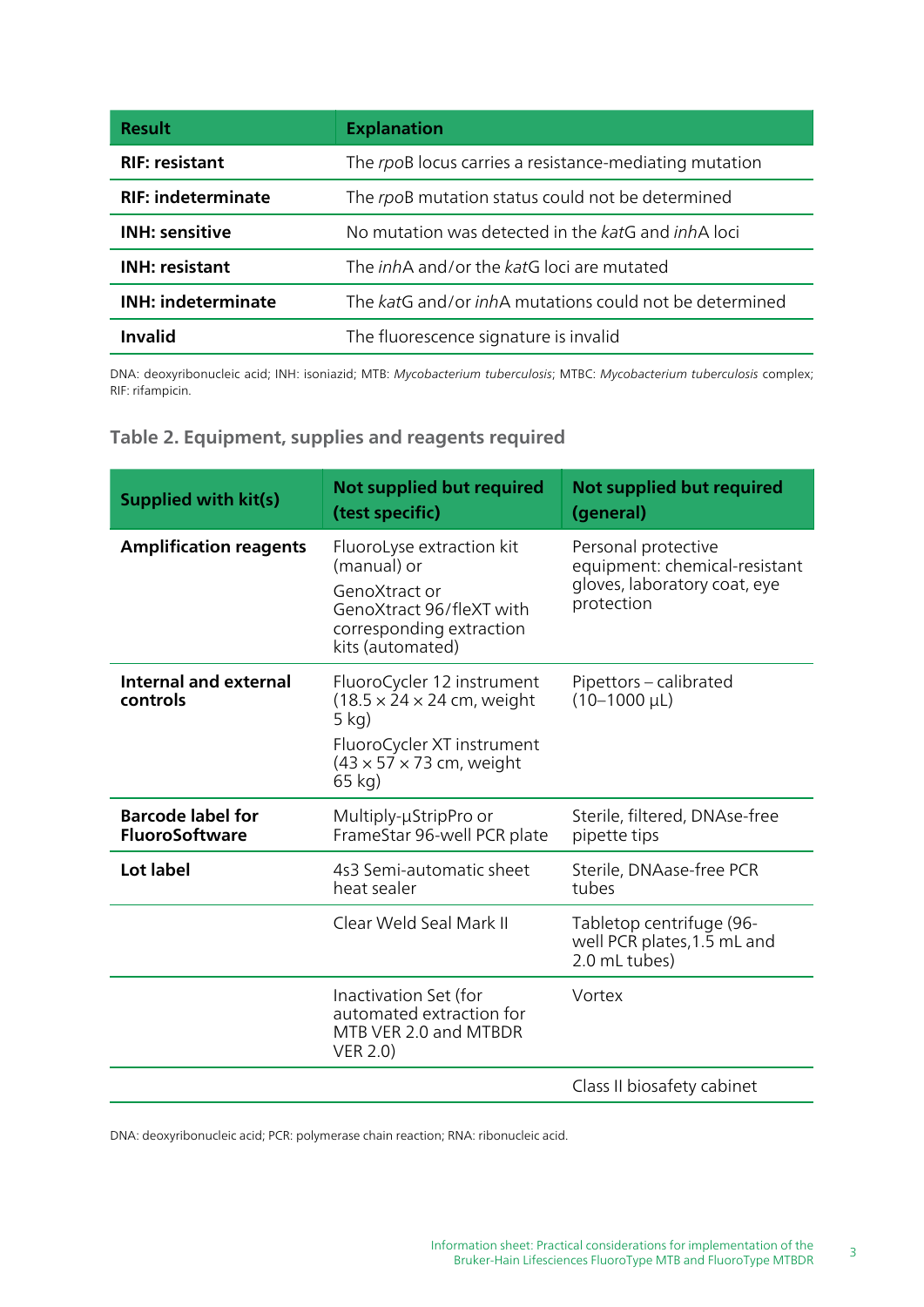## Operational considerations

- Sample types: Decontaminated sputum specimens (FluoroType MTB), and decontaminated sputum specimens and culture isolates (FluoroType MTBDR).
- Storage and handling: Both amplification reagents and controls (internal and positive MTB) should be stored at –20 °C to –18 °C, refrozen immediately after use and freeze/thawed no more than four times.
- Testing capacity: 12 samples (including assay controls) per FluoroCycler 12 run with potential to for simultaneous connection of multiple units to increase testing capacity. 96 samples (including assay controls) per FluoroCycler XT run.
- Time to detection: Within 3 hours for both FluoroType assays.
- Result reporting: Results are automated via FluoroSoftware, including high-level and lowlevel INH resistance reporting. Mutations that are rare or are associated with unknown resistance profiles in the target genes are also shown. Additionally, users can share run files or DNA extracts with verified new resistance conferring mutations with the Hain Technical Support Team. These data can be used for machine learning that may improve resistance prediction as new mechanisms of resistance are reported. Note: The rpoB H526C (Escherichia coli nomenclature, equivalent to the H445C M. tuberculosis nomenclature), is not detected by the FluoroType MTBDR.
- Connectivity: Both FluoroCycler instruments can be connected, and data exported, to laboratory information management service.
- Shelf life: As reported on each kit box when stored as directed.
- Unit price: A global price is not yet available through the Stop TB Partnership Global Drug Facility, although discussions are underway.

### Implementation considerations

In addition to general guidance provided in **Section 3.5**, consider the following test-specific implementation considerations:

• Area 1 – Policies and planning: Because of the FluoroCycler and FluoroType tests' high complexity infrastructure and molecular workflow requirements, the FluoroType MTB and MTBDR assays are best suited for centralized reference laboratories (7).

The FluoroCycler instruments on which FluoroType tests are run is capable of multi-disease testing, which may be considered for holistic patient testing and potential cost savings across disease programmes. The following FluoroType assays are available: BK virus, cytomegalovirus, Epstein–Barr virus, varicella-zoster virus, herpes simplex virus, parvovirus B19, Chlamydia trachomatis and Neisseria gonorrhoeae (CT/NGF), methicillin-resistant Staphylococcus aureus (MRSA), Bordetella and Borrelia, sexually transmitted infections (7-plex), severe acute respiratory syndrome coronavirus 2 (SARS-CoV 2) and different human genetics.

• Area 3 – Equipment: Programmes should review existing, local equipment and Bruker-Hain Diagnostics testing protocols, as available, to inform selection and procurement of manual (FluoroLyse) or automated, instrument-based (GenoXtract) extraction resources, noting that the FluoroType tests have not yet been demonstrated as being compatible with existing Hain GenoLyse extraction kits. Similarly, FluoroType MTB and FluoroType MTBDR tests are only compatible with the FluoroCycler instruments and may not be run on any other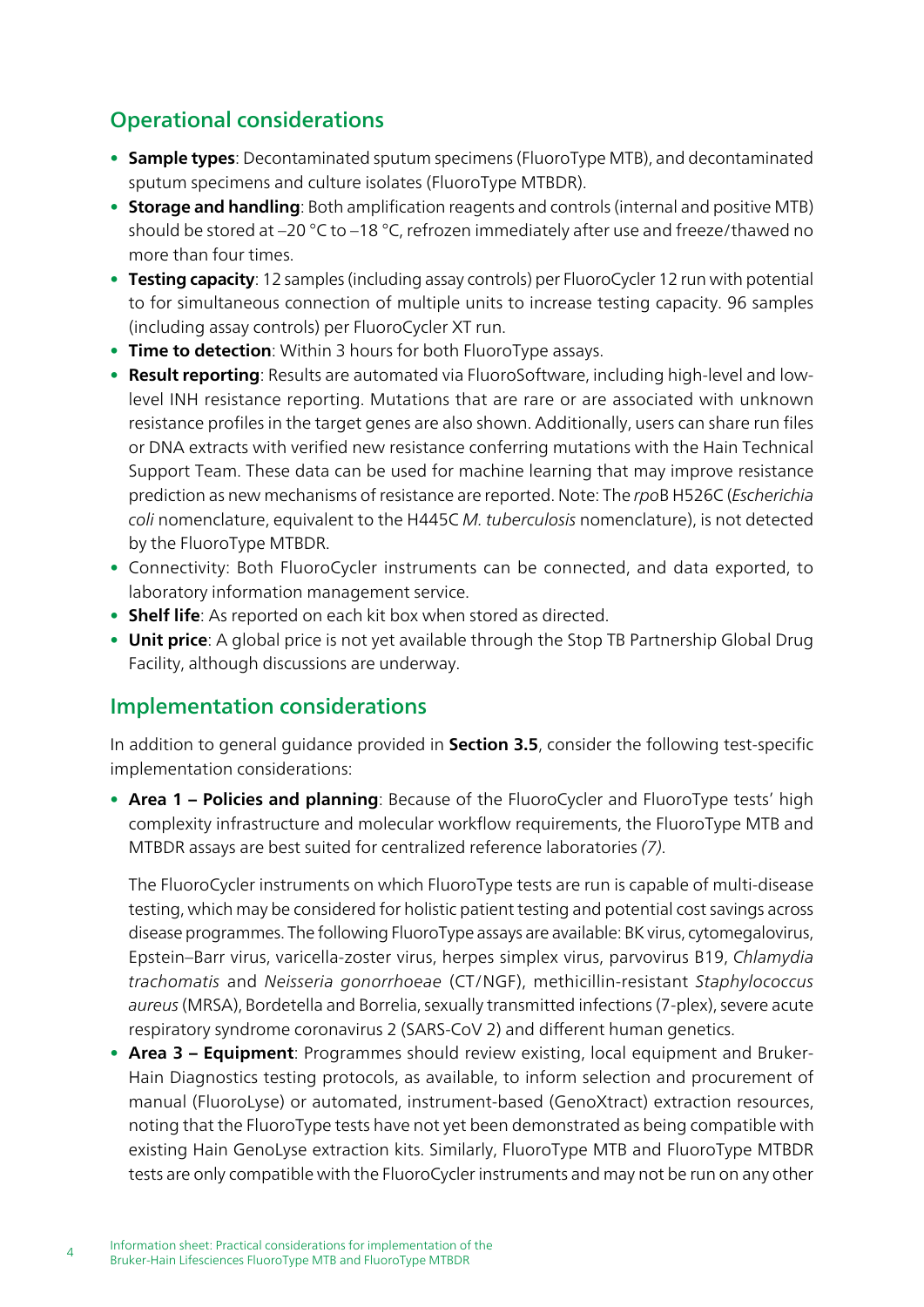existing Hain equipment, including the GT Blot system. In addition to obtaining the required instrumentation, testing volumes should be calculated before procurement to maximize resources (human, budgetary and testing) and ensure availability of sufficient testing supplies and reagents to meet clinical demand.

- Area 6 Digital data: Opportunities for FluoroCycler 12 and FluoroCycler XT integration of diagnostic connectivity solutions and e-systems exists and may be explored to meet targets established in the Framework of indicators and targets for laboratory strengthening under the End TB Strategy (8).
- Area 7 Quality assurance: Quality assurance systems and activities for the FluoroType assays mimic those of other moderate complexity automated NAATs. Internal and external control reagents are provided and must be included with each run samples to ensure results are accurate and not affected by contamination, amplification inhibition or amplification failure. Control interpretation guidance is included in the manufacturer's instructions for use and should be included in tester trainings and competency assessments. In addition, laboratory spaces should be tested for contamination at least monthly.
- Area 8 Recording and reporting: The FluoroCycler FluoroSoftware generates automatic reports that include the date, run name and all sample information, as well as the respective fluorescence signatures and the interpretations as derived by the software. Users should follow national requirements for results reporting.
- Area 9 Training and competency assessment: As with other molecular drug sensitivity tests, laboratory staff and clinicians should be trained on testing principles, methods and the appropriate review and interpretation of results, particularly those related to high and low isoniazid resistance.

## References

- 1 Unitaid. Tuberculosis diagnostics technology landscape, 5th edition. Geneva: World Health Organization; 2017 (https://unitaid.eu/assets/2017-Unitaid-TB-Diagnostics-Technology-Landscape.pdf).
- 2 Bruker-Hain Diagnostics. FluoroType MTBDR VER 2.0 your test system for true MDR-TB testing [website]. (https://www.hain-lifescience.de/en/products/microbiology/mycobacteria/tuberculosis/ fluorotype-mtbdr.html).
- 3 Bruker-Hain Diagnostics. FluoroType MTB the direct detection test for innovative labs [website]. (https://www.hain-lifescience.de/en/products/microbiology/mycobacteria/tuberculosis/ fluorotype-mtb.html).
- 4 WHO consolidated guidelines on tuberculosis Module 3: diagnosis rapid diagnostics for tuberculosis detection. Geneva: World Health Organization; 2021 update ([https://apps.who.int/iris/bitstream/](https://apps.who.int/iris/bitstream/handle/10665/342331/9789240029415-eng.pdf) [handle/10665/342331/9789240029415-eng.pdf](https://apps.who.int/iris/bitstream/handle/10665/342331/9789240029415-eng.pdf)).
- 5 de Vos M, Derendinger B, Dolby T, Simpson J, van Helden PD, Rice JE et al. Diagnostic accuracy and utility of FluoroType MTBDR, a new molecular assay for multidrug-resistant tuberculosis. J Clin Microbiol. 2018;56(9)(https://pubmed.ncbi.nlm.nih.gov/29976588/#:~:text=FluoroType%20 identified%2098%25%2C%2097%25,testing%20for%20rifampin%20and%20isoniazid.).
- 6 Update on the use of nucleic acid amplification tests to detect TB and drug-resistant TB: rapid communication. Geneva: World Health Organization; 2021 ([https://www.who.int/publications/i/](https://www.who.int/publications/i/item/update-on-the-use-of-nucleic-acid-amplification-tests-to-detect-tb-and-drug-resistant-tb-rapid-communication) [item/update-on-the-use-of-nucleic-acid-amplification-tests-to-detect-tb-and-drug-resistant-tb](https://www.who.int/publications/i/item/update-on-the-use-of-nucleic-acid-amplification-tests-to-detect-tb-and-drug-resistant-tb-rapid-communication)[rapid-communication](https://www.who.int/publications/i/item/update-on-the-use-of-nucleic-acid-amplification-tests-to-detect-tb-and-drug-resistant-tb-rapid-communication)).